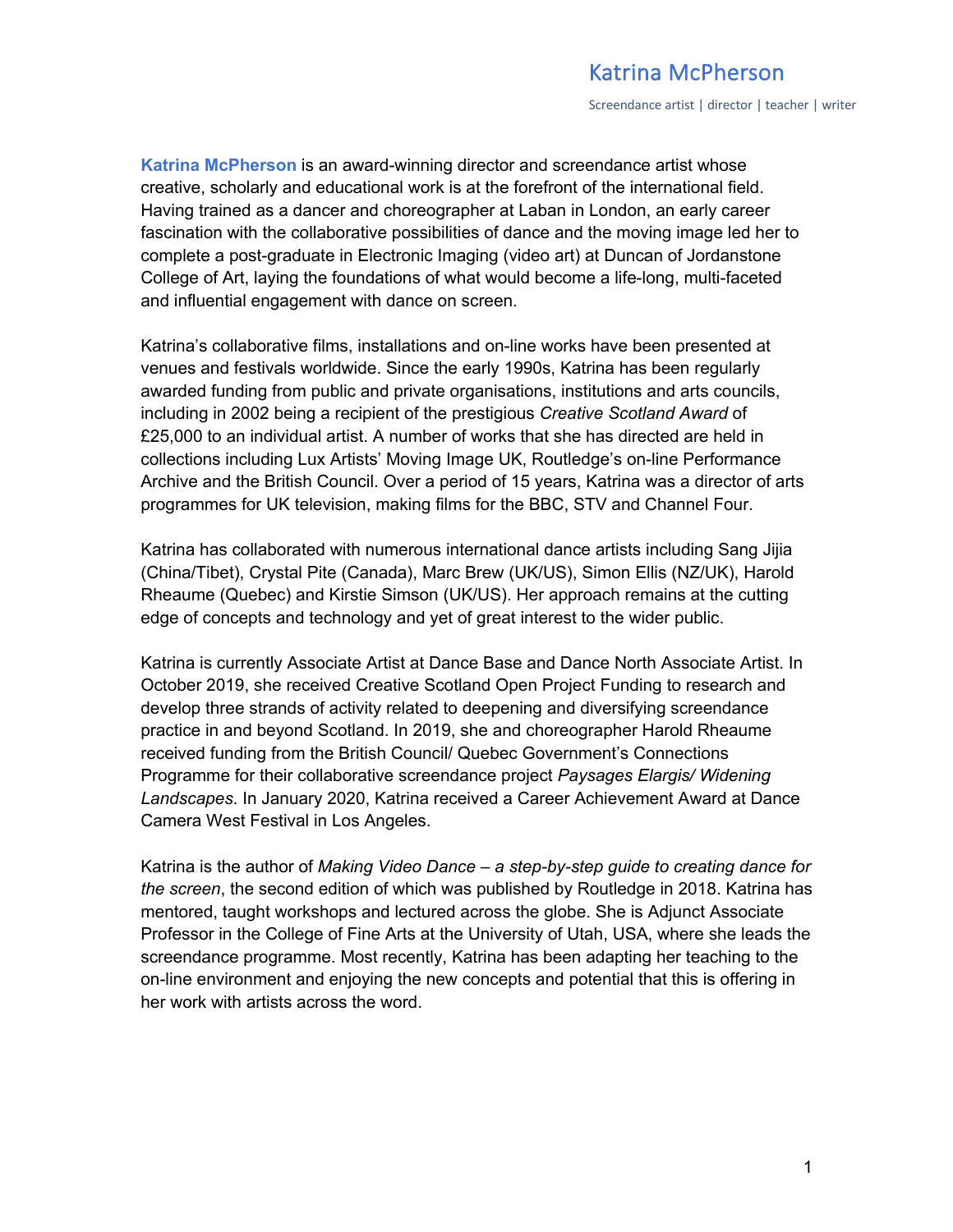Screendance artist | director | teacher | writer

#### **Artistic commissions/directed works (selected)**

#### *2019*

*Paysages Mixtes| Mixed Landscapes (2019).* Katrina co-directed and performed this new 15-minute dance film with Canadian choreographer Harold Rheaume, Artistic Director of the Quebec City-based dance company Le Fils d'Adrien Danse. The development of this work was funded by British Council (BC), the ministère de la Culture et des Communications (MCC) du Québec et le ministère des Relations internationales et de la Francophonie (MRIF) du Québec, as part of a two-year cultural exchange project to establish networks for programming and curating live and screen dance work in Quebec and Scotland (2017/18), as well as the production of new work.

*Paysages Mixtes| Mixed Landscapes* was premiered at the Rise Festival in Scotland and has had subsequent screenings including at Le Festival de Cinema de la Ville de Quebec (September 2019) and Dance Camera West, Los Angeles (Jan 2020) and Movies by Movers at the American Dance Festival, North Carolina (2020).

#### 2018

*And that is what you see us by* (2018). Katrina received funding from Creative Scotland develop this new screen dance installation with live performance, created in collaboration with dance artists Simon Ellis and Natalia Barua and presented at The Work Room, Glasgow in March 2018.

#### 2016 - 2019

*we record ourselves (2016)*. A single screen dance film and 22-monitor screen dance installation created with Simon Ellis, Natalia Barua and Owa Barua. Katrina was commissioned to make this work by Threshold arts, Perth as part of a residency at the Margaret Morris Archive. Its creation was also supported by Creative Scotland and University of Coventry. The work has since been screened at: the Centre for Contemporary Art, Glasgow; Light Moves Festival of Screen Dance; Ireland; Le Festival de Cinema de la Ville de Quebec, and won the competition to be re-worked for the 10 meter high MediaWall at Bath Spa University as part of the Journal of Media Practice and MeCCSA Practice Network Annual Symposium.

#### 2015

In February 2015, *Pace*, a screen dance work directed by Katrina McPherson and choreographed by Marisa Zanotti, was curated by John Akomfrah as part of the *History is Now* exhibition at the Hayward Gallery, London. *Pace* was commissioned in 1995 for the BBC/Arts Council of Great Britain's prestigious Dance for the Camera series, was broadcast on BBC2 and has had numerous international festival screenings including Oberhausen Short Film Festival, Germany, IMZ Dance Screen and Rotation '03 in Helsinki, Finland. In Dec 2019, it was included as part of the SSA/Cutlog exhibition at the Royal Scottish Academy Gallery in Edinburgh, Scotland.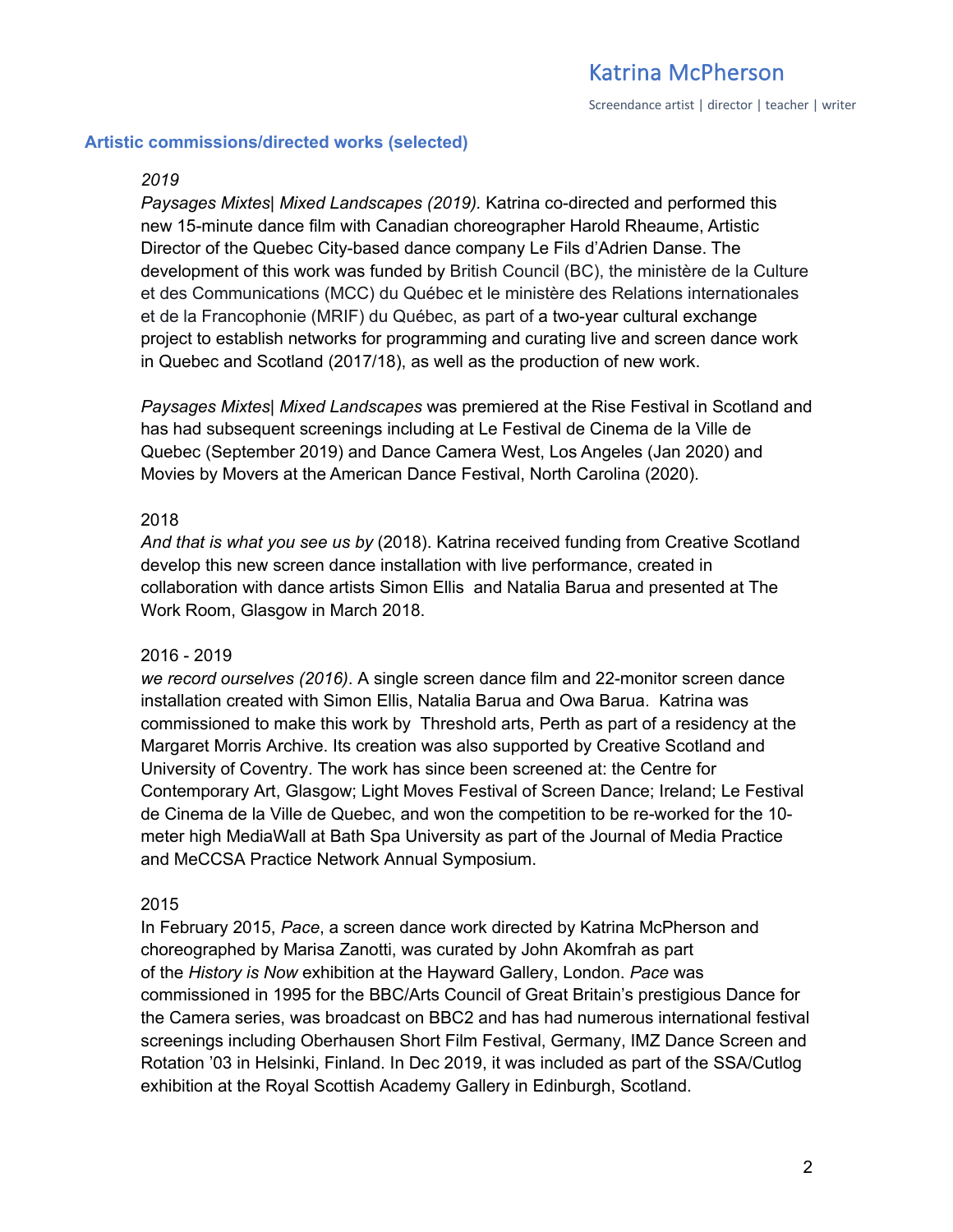Screendance artist | director | teacher | writer

*Coire Ruidh* (2015) Filmed and co-directed with Simon Fildes, this screendance work was shot in the Cairngorm Mountains, with dance artists Frank McConnell, Ruth Jensen and Robbie Synge. The single screen version has been presented at over 20 international festivals including the San Francisco Dance Film Festival, USA, Danca em Foco in Brazil, Videodanza in Argentina and Light Moves Festival in Ireland.

### 2014

*Uath Lochans* (2014) Filmed, and co-directed with Simon Fildes, and featuring dance artist Marc Brew, this screendance short has been selected for screenings at more than 35 dance film festivals worldwide including in Ireland, Portugal, Brazil, Mexico, USA, UK, India, Spain and Sweden.

*Hyperchoreography 2 (2014)* This most recent version of the interactive screendance installation, made in collaboration with Simon Fildes and Chinese Tibetan choreographer Sang Jijia. Premiered in Hong Kong in 2014 and subsequently installed at the Museum of Contemporary Art in Beijing, China where, over a 2-month period, it was interacted with by over 80,000 members of the public. *Hyperchoreography* 2 was also installed at Tramway, Glasgow in 2015.

## 2013

*The Time It Takes* (2013). Katrina received individual artist funding from Creative Scotland for this single screen work, which she directed and filmed on South Uist in the Outer Hebrides, working with dance artists Rosalind Masson, Simon Ellis and Dai Jian. This award-winning work has had over 40 International screenings including in Hong Kong, Los Angeles, Montreal, Tokyo & Stockholm.

## 2012

*Away From Here* (2012). Katrina directed this large-scale production for a 15 Minute dance film, choreographed by Frank McConnell and produced by Plan B Productions. Screenings include a three film installation featuring the landscape-based work (*Away From Here; The Time it Takes; There is a Place*) by Katrina McPherson in collaboration with Simon Fildes at Dansens Hus in Stockholm, Sweden, in September 2013.

## 2010

*There is a Place* (2010) Made in collaboration with Chinese Tibetan dancer/choreographer Sang Jijia and Simon Fildes, with a soundtrack by Philip Jeck, this short film was funded by Creative Scotland, Dance House Glasgow and CCDC, Hong Kong. The film won Jury Prize for Best Screendance at San Francisco Dance Film Festival in 2011, with many international screenings incl. Amsterdam, Hong Kong, Utah & Buenos Aires.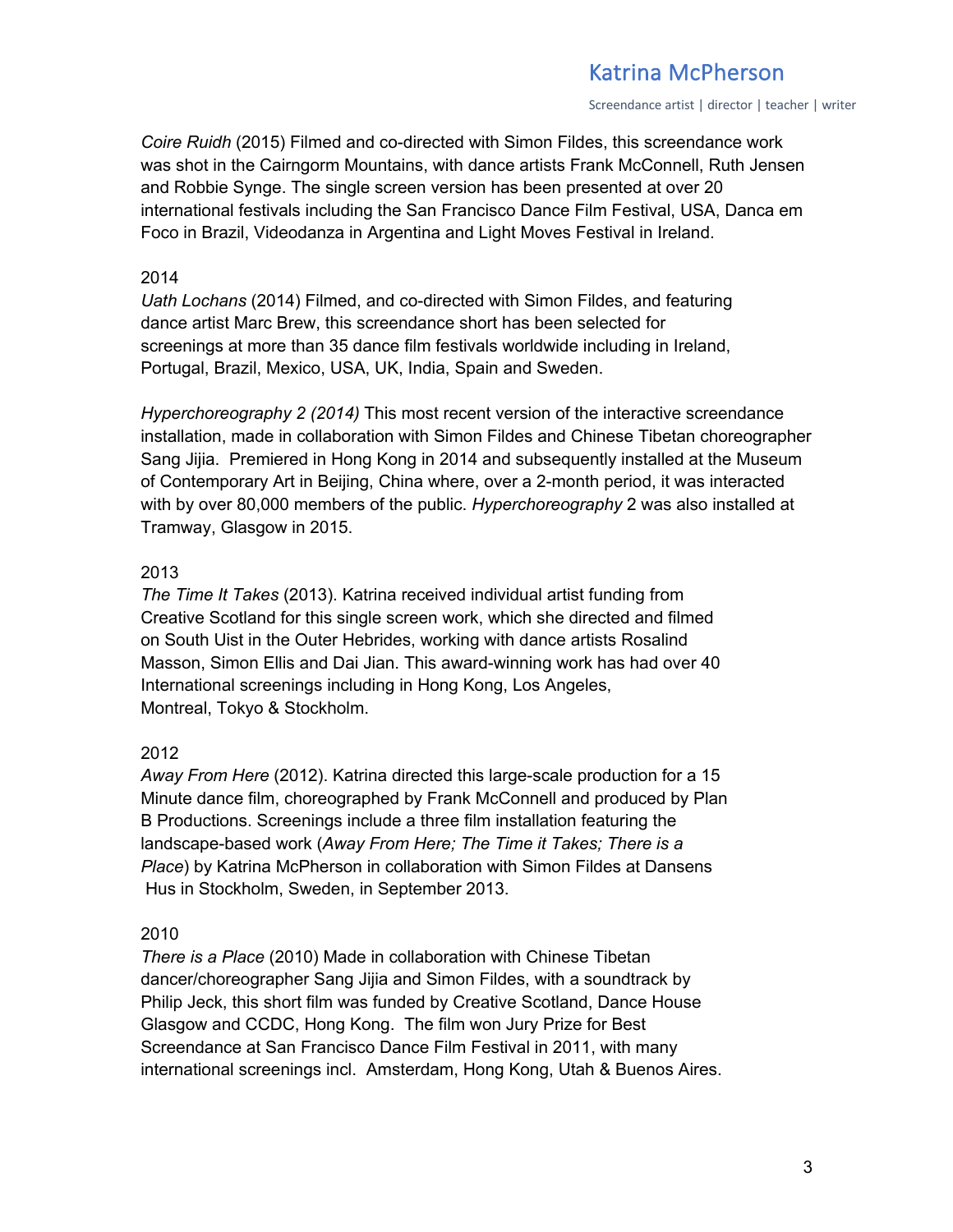Screendance artist | director | teacher | writer

#### 2007

*Move-me.com (2007)* A co-production with Ricochet Dance and featuring 8 top-flight international choreographers, this was a unique interactive dance installation commissioned by Arts Council England, Creative Scotland and private sponsors. Toured to venues across the UK, Holland, Australia and New Zealand. www.move-me.com was nominated for a Webby award.

#### 2003

*The Truth* (2003) Directed this 30 minute screen dance work with choreographers Paulo Ribiero and Fin Walker, produced by Ricochet Dance Productions.

#### 2001

*Booth*, Big *and others* (2001). A series of short, experimental dance films made in collaboration with choreographer Crystal Pite and Rocochet Dance whilst in residency at Dance East at the Maltings, Norfolk, England.

#### 2001

*Sense-8* (2001) Produced and directed this dance film with choreographer Katy Dymoke of Touchdown Dance, working with sighted and visually impaired dancers in the Contact Improvisation form. Commissioned for the Arts Council England's *Capture* series.

#### 2000

*Moment* (2000) Produced and directed this video dance short. Moment was awarded Best Screen Choreography award at the IMZ Dance Screen Festival in Monaco, with screenings at many festivals, curated programmes and on broadcast TV across the world, including at Moving Pictures, Canada, Mostra Video Danza, Barcelona, and Rotation '03 in Helsinki, Finland.

#### 1998

*Pictureshow* (1998), a live screen dance work made in collaboration with dancer/choreographer Harold Rheaume (Quebec), writer Marianne Carey and composer Haftor Medboe (Scotland). Performed in Glasgow and at Tangente Theatre in Montreal.

#### **Broadcast and documentary directing credits (selected since 2000)**

*In Motion (2018).* Directed this series for the BBC's on-line platform The Space. Made with The Work Room Glasgow, these 4 short documentaries showcase Scottish dance films and, in the first month of being on-line, had 68,000 viewings on-line.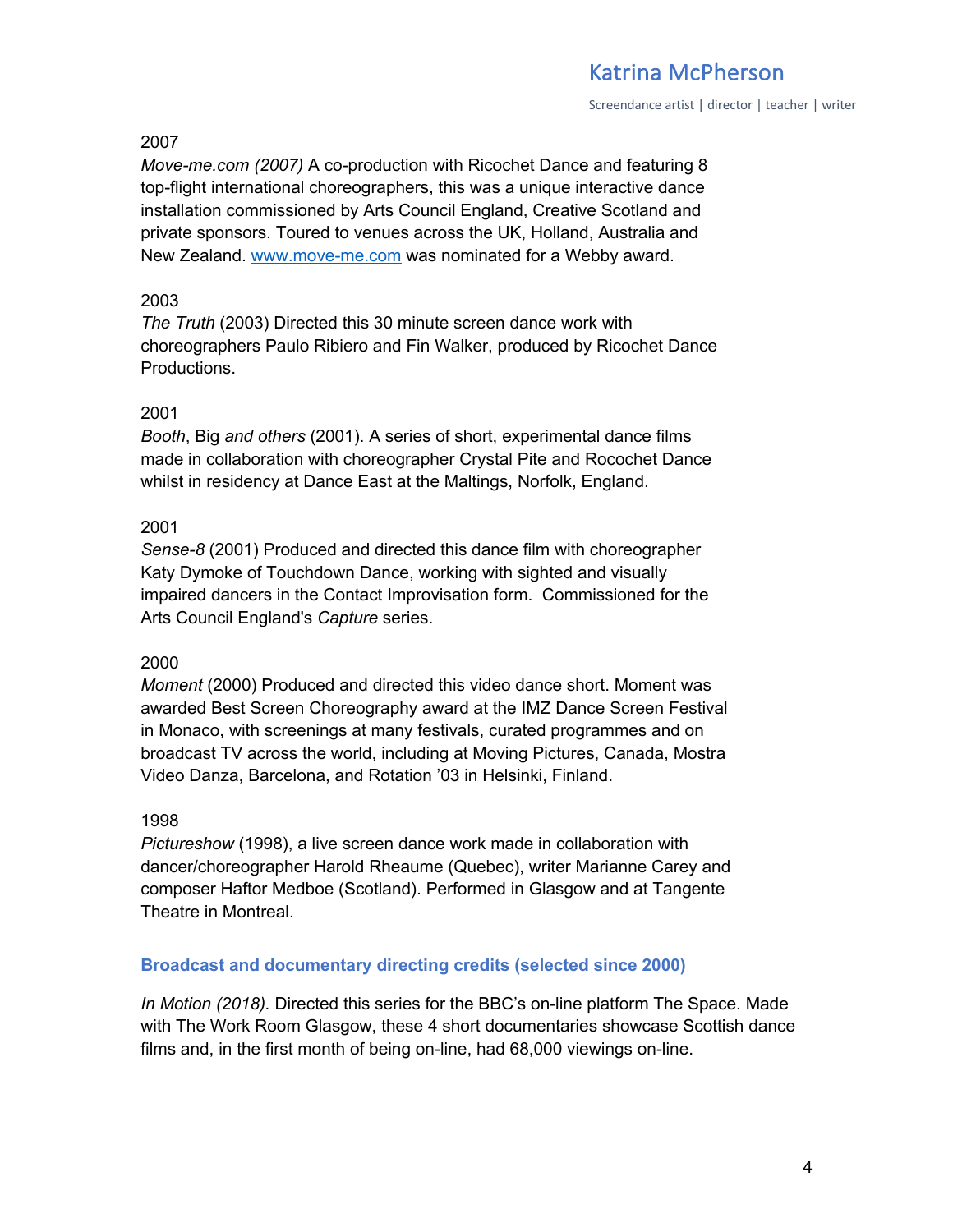Screendance artist | director | teacher | writer

*Dance Explosion* (2015). Co-directed this 40-minute documentary funded by Creative Scotland about how art changes lives and featuring the work of choreographer/teachers Royston Maldoom and Tamara McLorg as they return to Scotland, 30 years after introducing dance to a whole new community.

*Force of Nature* (2012) Directed and filmed this 70-minute dance documentary featuring internationally renowned improvising dance artist Kirstie Simson. Funded by the University Dundee, Scotland and University of Illinois, USA. Public screenings include New York and Salt Lake City, USA, Berlin and Findhorn. *Force of Nature* is part of the Routledge Performance Archive.

*This Scotland: Catching the Tide* (2005). Directed this 30-minute documentary about photographer Colin McPherson, commissioned by Scottish Screen, Scottish TV & Grampian TV and screened on STV. Also bought and broadcast by the Australia Broadcast Company.

*Adugna* (2001) Filmed and directed this 30-min documentary about the work of the choreographer and teacher Royston Maldoon in Addis Ababa and *Symphony* (2001), a 15 minute documentary about a performance project lead by Royston Maldoom in Holloway Women's Prison. Both these films have screened at many cinemas and festivals, including the NFT in London, in Tallinn, Estonia, Dance on Camera Festival in New York and with the Reel Moves Festival Tour of Australia and New Zealand.

*Artworks Scotland: Making a Monster* (2002). Directed this 30-minute doc on 'Monster', an opera about Mary Shelley by composer Sally Beamish and writer Janice Galloway. Broadcast on BBC Scotland on 2.

*Artworks Scotland: State of the Arts* (2001). Directed this 30-minute presenter-lead programme looking at current issues in the arts in Scotland. Broadcast on BBC 2 & 4.

*Film 2000 with Jonathan Ross* (2000). Director on the BBC1's flagship cinema review programme. Directed half hour ' specials on the Oscars and Cannes Film Festival.

*Rough Cuts* ('99). Director of BBC2 's weekly movie review programme.

*Good Stuff* ('98). Series Director on the weekly arts magazine programme presented by Davina McCall for London Weekend Television.

*My Mackintosh* ('99) Directed five documentary shorts about the architect Charles Rennie Mackintosh. A Hand Pict Production for Channel Four.

*Building a Nation* ('99). Directed and co-wrote this six-part landmark series about Scotland's architecture. A Wark Clements Production for BBC Scotland on 2.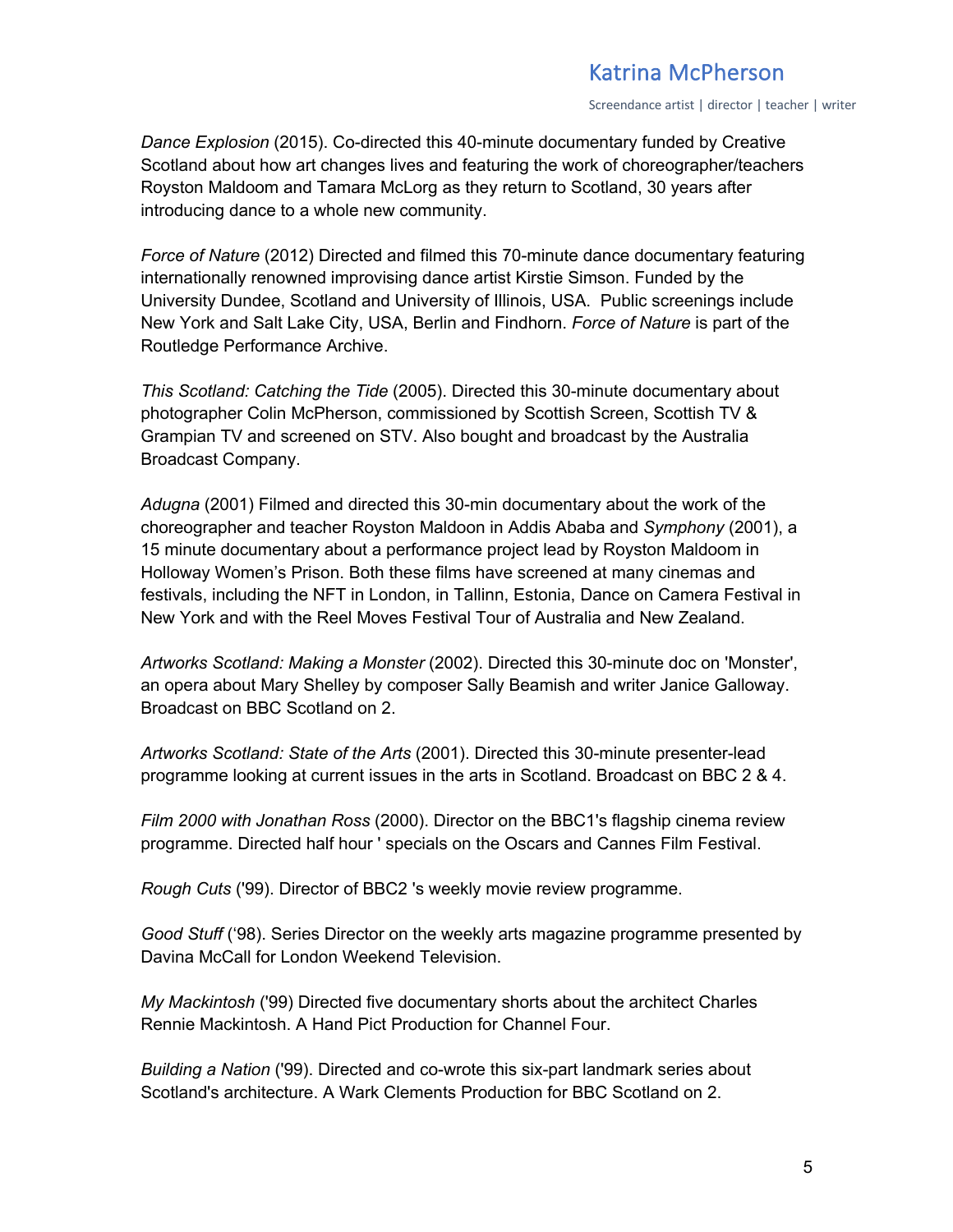Screendance artist | director | teacher | writer

*Edinburgh Nights* ('95 & '96). Director on BBC2's magazine programme from the Edinburgh International Festival. Made films on Sam Shepard, Rambert Dance Company, Martha Graham Dance Company and Yvette Boszik Dance.

N.B. and *Don't Look Down* ('94 & '95). Director on these weekly arts and Scottish International (1994). Series Director of seven 30-min factual programmes about Scottish/French connections both for Scottish TV.

## **Teaching**

### 2020

Trainer and Mentor for Birmingham Dance Network's on-line ChoreoMatch project, teaching and supporting a group of up to 20 dancers and choreographers to create original works for the screen.

Mentor for East London Dance's ScreenShare', programme for young screendance artists, as part of the Mesa Festival, a multi-arts initiative that aims to engage young artists, elevate underrepresented voices and provide a seat at the table for those without one.

Associate Lecturer at the Irish World Academy of Music and Dance, University of Limerick, Ireland, teaching the Screendance course for  $4<sup>th</sup>$  Year BA Dance students.

Jan 2019 – current

Associate Professor of Screendance at the University of Utah, USA. Advanced Screendance Capstone course. Graduate Screendance Course Under-graduate screendance course

I was given the remit to devise the curriculum for and deliver this new advanced graduate course. The aim of the course is to provides in-depth investigation, theory, and production of Screendance, and as such it offers context and mentorship for the capstone project required for those pursuing the Graduate Certificate in Screendance at the University of Utah.

## 2016 - 19

Visiting Lecturer of Screendance on the post-graduate dance course at Bath Spa University, England.

Visiting Lecturer of Screendance on the BA and MA courses in Dance Performance at the Irish World Academy of Music and Dance, University of Limerick, Ireland.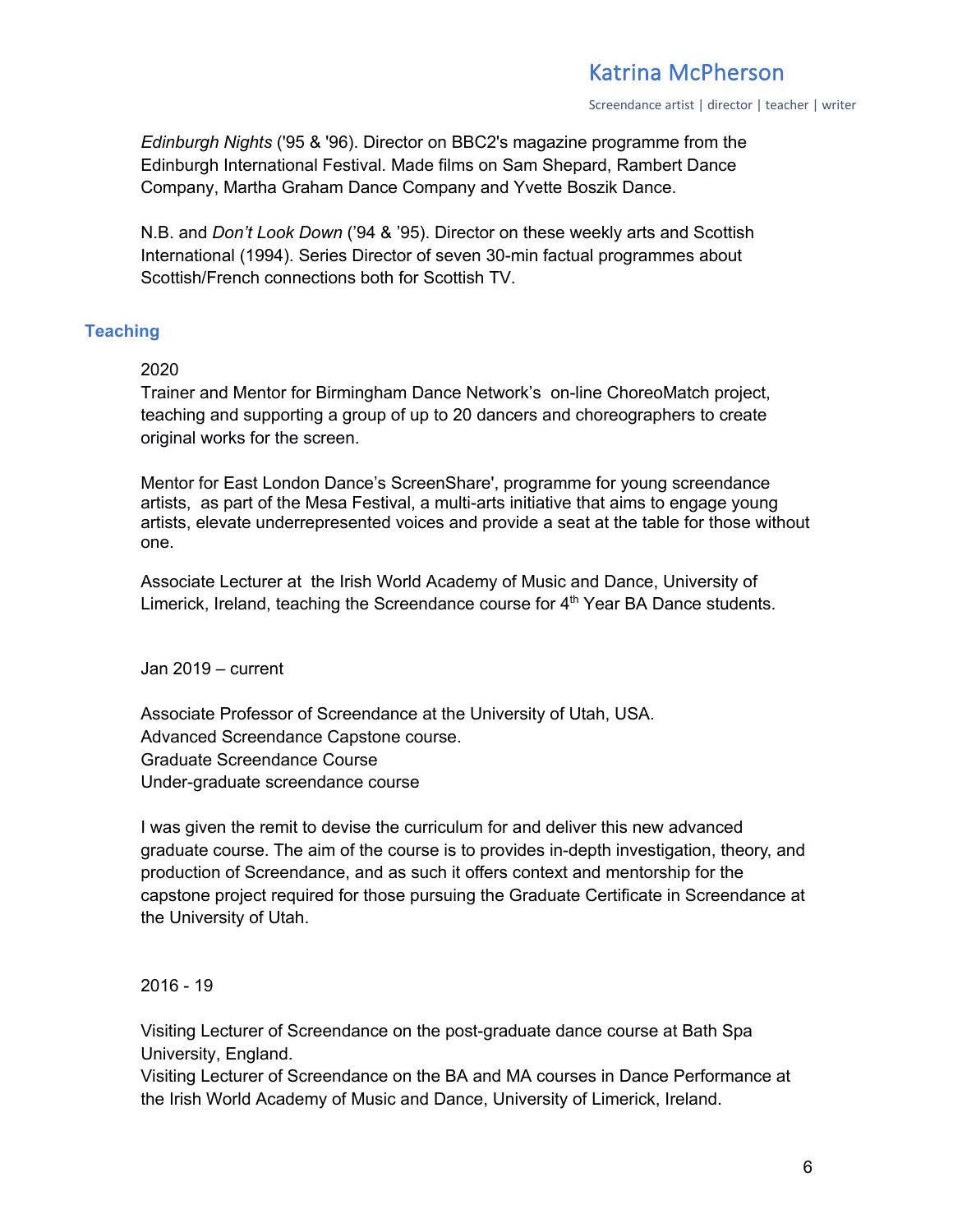Screendance artist | director | teacher | writer

- 2017/18 Taught professional level screendance workshops in Quebec City, Scotland and Berlin.
- 2015/16 With Professor Douglas Rosenberg, (University of Wisconsin), initiated and led the first International Symposium of Teachers of Screendance, hosted by the American Dance Festival and at Dance for Camera Festival in New York City and attended by lecturers in screendance at universities in USA, UK and Canada.
- *2015* Guest Teacher at *Circuit-Est*, *Montreal, Canada,* leading a 5-day screen dance intensive for professional artists with Priscilla Guy (Canada).

Guest Teacher of workshop for professional artists at Cinedans Festival in Quebec City, Canada. I also taught a master class for under-graduate dance students at L'Ecole de Dans de Quebec.

- 2012 & 15 Guest teacher in Screen dance at *Tanzfabrik Summer Dance Intensive*, Berlin.
- 2014 Guest teacher at *SITE in Stockholm*, Sweden, leading a 5-day screen dance workshop for 22 professional artists.
- 2011 Taught 10-day intensive *screen dance workshop* for screen dance graduate students at the *University of Utah*, USA.
- 2010 Guest artist/lecturer for 5 days at *Beijing Dance Academy*, China. Taught workshops in screen dance at *Hong Kong Baptist University* and with *Jumping Frames Video Dance Festival* in Macau, China.

Taught 5-day intensive screen dance course at *Tanzplan Improwinter* workshop for professional artists at *Gret Paluca Schule*, Dresden, Germany.

- 2006-2009 *Lecturer in Media Arts and Dance* at Duncan of Jordanstone College of Art and Design, Dundee. Established a post-graduate screen dance strand as part of the MSc Media Arts course in the School of Media Arts and Imaging.
- 2008 Co-taught two 3-day intensive workshops for professional artists, at *Dance House, Melbourne* and at *Carriageworks, Sydney, Australia.*

Guest lecturer, *Deakin University, Melbourne* and *Victoria College of the Arts*, Dance Department, Melbourne, Australia.